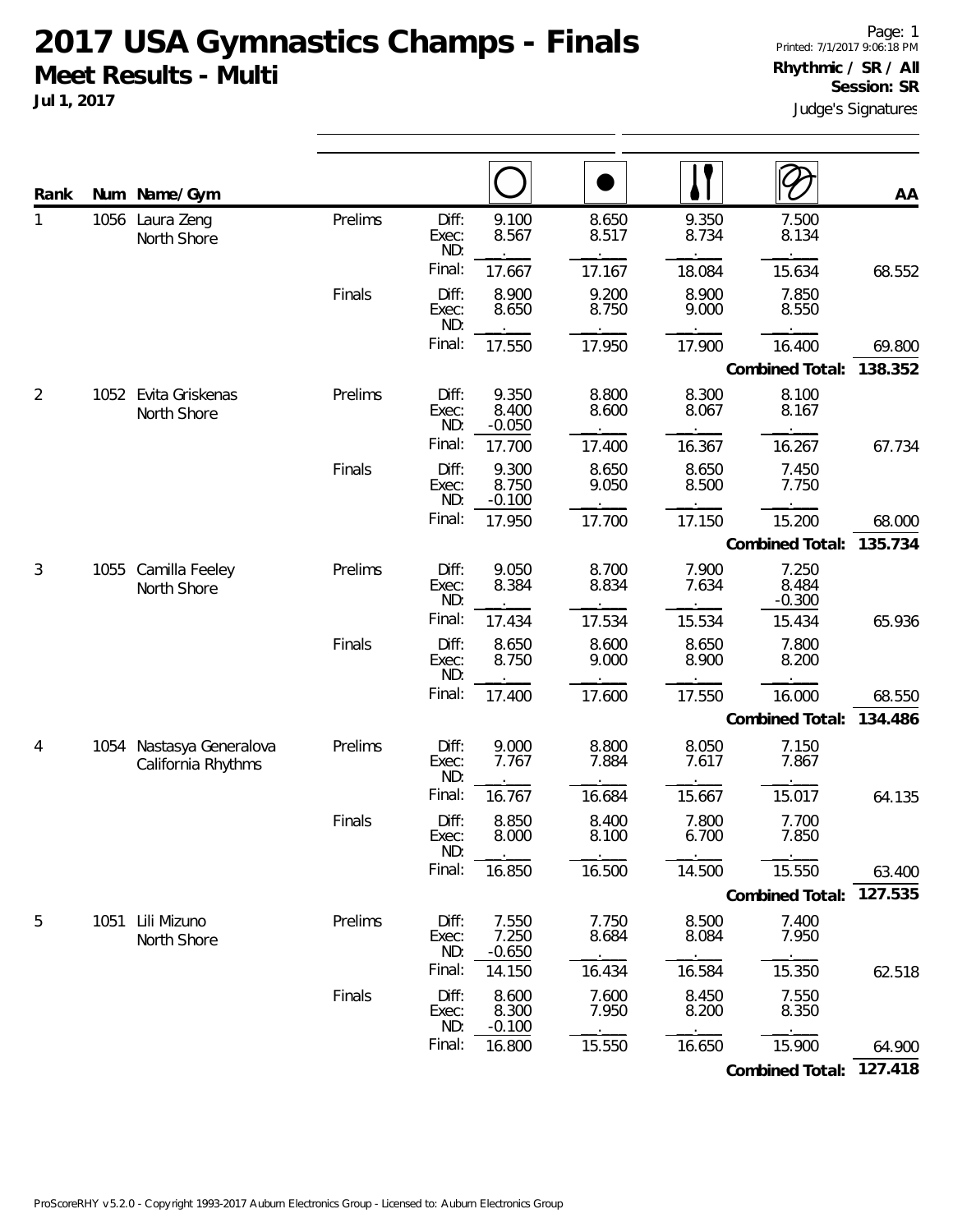**2017 USA Gymnastics Champs - Finals Meet Results - Multi**

**Jul 1, 2017**

| Rank           | Num  | Name/Gym                                    |         |                       |                            |                            |                            |                         | AA      |
|----------------|------|---------------------------------------------|---------|-----------------------|----------------------------|----------------------------|----------------------------|-------------------------|---------|
| 6              | 1059 | Serena Lu<br>Isadora                        | Prelims | Diff:<br>Exec:<br>ND: | 8.800<br>7.717             | 8.150<br>7.884             | 7.400<br>7.717             | 6.850<br>6.100          |         |
|                |      |                                             |         | Final:                | 16.517                     | 16.034                     | 15.117                     | 12.950                  | 60.618  |
|                |      |                                             | Finals  | Diff:<br>Exec:<br>ND: | 9.150<br>8.100             | 8.800<br>8.250             | 8.300<br>8.050             | 7.800<br>7.850          |         |
|                |      |                                             |         | Final:                | 17.250                     | 17.050                     | 16.350                     | 15.650                  | 66.300  |
|                |      |                                             |         |                       |                            |                            |                            | Combined Total:         | 126.918 |
| $\overline{7}$ | 1057 | Brigita Budginas<br><b>Burlo Gymnastics</b> | Prelims | Diff:<br>Exec:<br>ND: | 8.550<br>6.800             | 7.100<br>7.600             | 8.050<br>6.900             | 6.750<br>7.884          |         |
|                |      |                                             |         | Final:                | 15.350                     | 14.700                     | 14.950                     | 14.634                  | 59.634  |
|                |      |                                             | Finals  | Diff:<br>Exec:<br>ND: | 8.700<br>7.300             | 7.800<br>8.050             | 8.150<br>7.800             | 6.900<br>7.350          |         |
|                |      |                                             |         | Final:                | 16.000                     | 15.850                     | 15.950                     | 14.250                  | 62.050  |
|                |      |                                             |         |                       |                            |                            |                            | Combined Total:         | 121.684 |
| 8              | 1053 | Ekatherina Kapitonova<br>Isadora            | Prelims | Diff:<br>Exec:<br>ND: | 8.950<br>7.534             | 8.500<br>7.734<br>$-0.150$ | 8.850<br>7.100<br>$-0.100$ | 6.600<br>5.717          |         |
|                |      |                                             |         | Final:                | 16.484                     | 16.084                     | 15.850                     | 12.317                  | 60.735  |
|                |      |                                             | Finals  | Diff:<br>Exec:<br>ND: | 8.550<br>6.900             | 8.050<br>7.400             | 7.950<br>7.100<br>$-0.100$ | 7.100<br>6.600          |         |
|                |      |                                             |         | Final:                | 15.450                     | 15.450                     | 14.950                     | 13.700                  | 59.550  |
|                |      |                                             |         |                       |                            |                            |                            | Combined Total:         | 120.285 |
| 9              | 1050 | Eliza Cohen<br>California Rhythms           | Prelims | Diff:<br>Exec:<br>ND: | 8.300<br>6.784             | 7.100<br>7.300             | 7.900<br>7.400             | 6.700<br>7.517          |         |
|                |      |                                             |         | Final:                | 15.084                     | 14.400                     | 15.300                     | 14.217                  | 59.001  |
|                |      |                                             | Finals  | Diff:<br>Exec:<br>ND: | 8.150<br>7.600             | 7.300<br>7.900             | 7.550<br>7.700             | 6.350<br>6.950          |         |
|                |      |                                             |         | Final:                | 15.750                     | 15.200                     | 15.250                     | 13.300                  | 59.500  |
|                |      |                                             |         |                       |                            |                            |                            | Combined Total: 118.501 |         |
| 10             |      | 1058 Heather Chan<br><b>Emerald City</b>    | Prelims | Diff:<br>Exec:<br>ND: | 6.450<br>6.534<br>$-0.050$ | 6.750<br>7.650             | 7.950<br>7.900             | 7.400<br>6.734          |         |
|                |      |                                             |         | Final:                | 12.934                     | 14.400                     | 15.850                     | 14.134                  | 57.318  |
|                |      |                                             | Finals  | Diff:<br>Exec:<br>ND: | 7.800<br>7.450<br>$-0.050$ | 7.400<br>8.100             | 8.150<br>7.400             | 7.050<br>7.800          |         |
|                |      |                                             |         | Final:                | 15.200                     | 15.500                     | 15.550                     | 14.850                  | 61.100  |
|                |      |                                             |         |                       |                            |                            |                            | Combined Total: 118.418 |         |